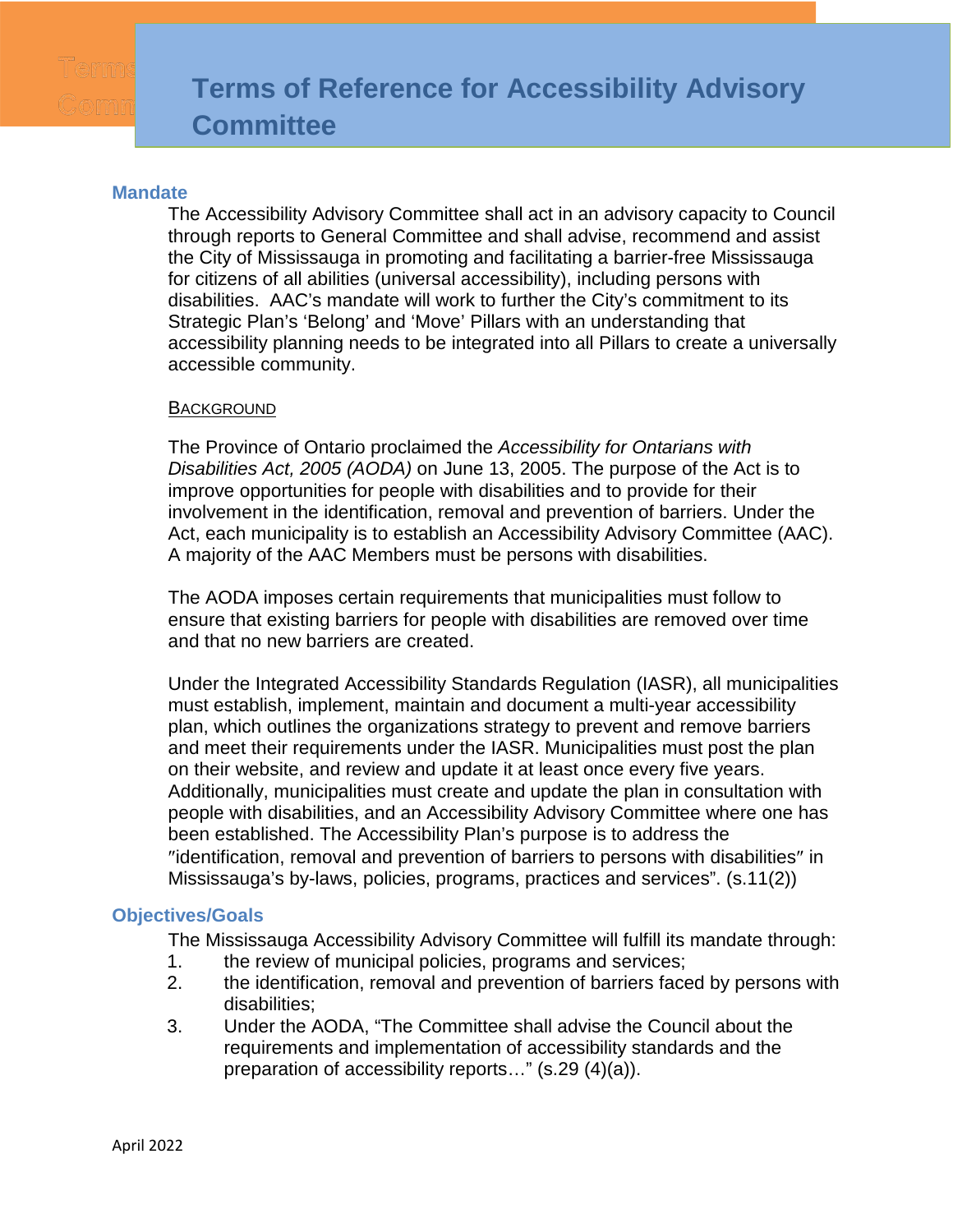Further duties, as outlined in the AODA include:

- Advise the Council about the requirements and implementation of accessibility standards and the preparation of accessibility reports and such other matters for which the council may seek its advice under subsection (5);
- Review in a timely manner the site plans and drawings described in section 41 of the *Planning Act* that the committee selects; and
- Perform all other functions that are specified in the regulations.

## **Work Plan**

The Accessibility Advisory Committee will perform all functions as mandated by the AODA and its regulations including:

- Members of the AAC will advise Council on the preparation, implementation, and effectiveness of the City's Multi-year and annual Accessibility Plan to ensure that it addresses the identification, removal and prevention of barriers to persons with disabilities in the City's by-laws, policies, programs, practices, facilities, and services;
- Members of the AAC will advise Council on issues of accessibility in Council's decision to purchase goods, services and facilities through the procurement process for the use of itself, its employees or the public, when requested by Council.
- Members of the AAC will review selected site plans and advise on accessibility issues relating to identified buildings within the municipality.

The work plan for each Advisory Committee attempts to use the City's Strategic Plan Pillars, action items, Master Plans, or legislation as sub-headings to organize the Committee's focus and nature of work.

The Committee shall present its accomplishments as they relate to the work plan, to Council annually.

# **Definitions**

Within this Terms of Reference, the term:

- 1. ″*disability* ″ means, according to the AODA and the Ontario Human Rights Code:
	- (a) any degree of physical disability, infirmity, malformation or disfigurement that is caused by bodily injury, birth defect or illness and, without limiting the generality of the foregoing, includes diabetes mellitus, epilepsy, a brain injury, any degree of paralysis, amputation, lack of physical coordination, blindness or visual impediment, deafness or hearing impediment, speech impediment,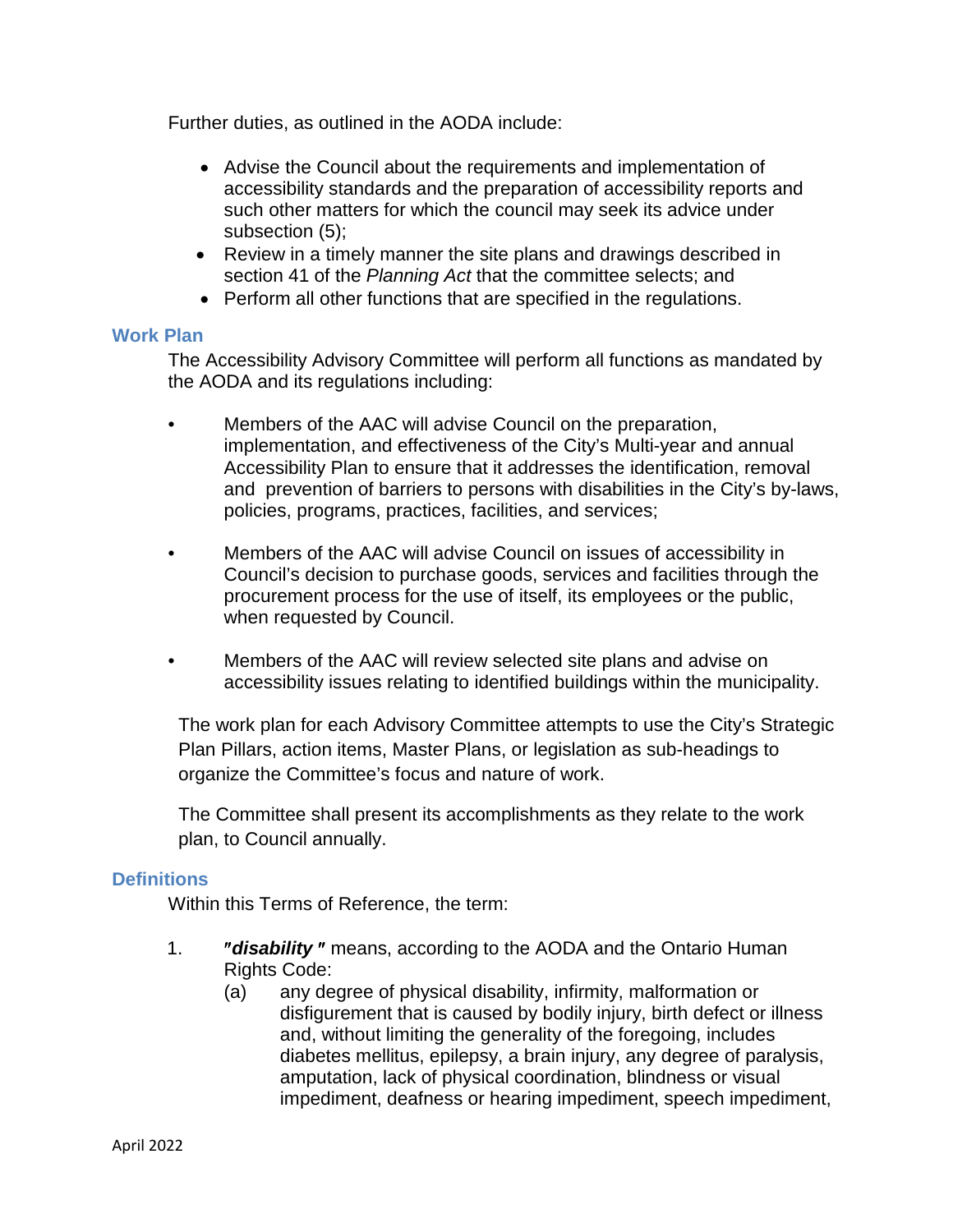or physical reliance on a guide dog or other animal or on a wheelchair or other remedial appliance or device;

- (b) a condition of mental impairment;
- (c) condition of a developmental disability;
- (d) a learning disability, or a dysfunction in one or more of the processes involved in understanding or using symbols or spoken language;
- (e) a mental disorder; or,
- (f) an injury or disability for which benefits were claimed or received under the insurance plan established under the Workplace Safety and Insurance Act, 1997; ("handicap").

″**barrier** ″ means, according to the AODA:

- anything that prevents a person with a disability from fully participating in all aspects of society because of his or her disability, including:
- physical barriers, for example a step at the entrance to a store;
- architectural barriers, for example no elevators in a building of more than one floor;
- information or communication barriers, for example a publication that is not available in large print;
- attitudinal barriers, for example assuming people with a disability can't perform a certain task when in fact they can;
- technological barriers such as traffic lights that change too quickly before a person with a disability has time to get through the intersection; and
- barriers created by policies or practices, for instance not offering different ways to complete a test as part of job hiring.

## **Procedures and Frequency of Meetings**

The AAC shall operate according to the Council Procedure By-law regulating the operation of the meetings of Council and its Committees and within the purposes of the AODA.

[http://www7.mississauga.ca/documents/bylaws/Council\\_Procedure.pdf](http://www7.mississauga.ca/documents/bylaws/Council_Procedure.pdf)

The Accessibility Advisory Committee will meet approximately six times per year or as determined by the Committee at the call of the Chair.

#### **Membership**

All members are subject to the:

• Code of Conduct and Complaint Protocol for Local Boards. [http://www7.mississauga.ca/documents/CityHall/pdf/2014/Local\\_Boards\\_Code\\_o](http://www7.mississauga.ca/documents/CityHall/pdf/2014/Local_Boards_Code_of_Conduct.pdf) [f\\_Conduct.pdf](http://www7.mississauga.ca/documents/CityHall/pdf/2014/Local_Boards_Code_of_Conduct.pdf)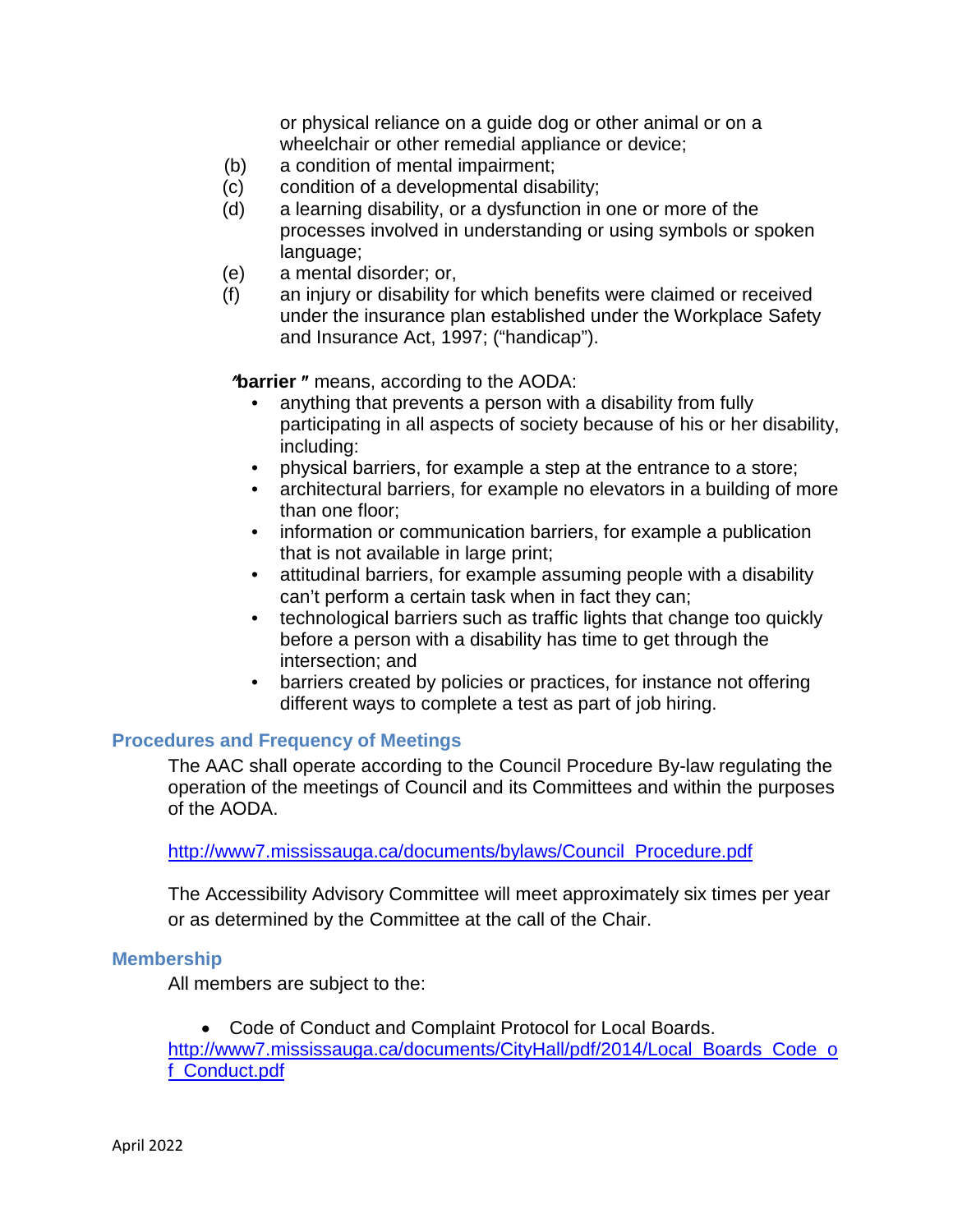- Corporate Policy 02-01-01: Citizen Appointments to Committees, Boards and Authorities. [http://inside.mississauga.ca/Policies/Documents/02-01-](http://inside.mississauga.ca/Policies/Documents/02-01-01.pdf) [01.pdf](http://inside.mississauga.ca/Policies/Documents/02-01-01.pdf)
- Council Procedural By-law

The AAC shall be comprised of nine to twelve  $(9 - 12)$  voting members consisting of:

- Citizen members: a majority of the members shall be persons with disabilities. A variety of types of disabilities may be represented such as persons with a physical disability (visual, speech, hearing, use of wheelchair or assistive device), cognitive disability (intellectual impairments), perceptual (learning disability) and mental health issues.
- Recruitment of citizens to be appointed to AAC will follow Corporate Policy and Procedure for recruitment of Citizen Appointments to Committees, Boards and Authorities (Corporate Policy and Procedure 02-01-01). Awareness and implementation of alternate formats for recruitment is also considered.
- Members of the AAC shall be eligible for reimbursement of expenses incurred which are deemed necessary for full participation in the Committee (i.e. sign language interpretation services, etc.)
- Up to three (3) representatives who are professionals from the stakeholder community (i.e. agencies representing persons with disabilities)
- Two (2) Members of Council

# **Role of Chair**

- 1. Preside at the meetings of the Accessibility Advisory Committee using City of Mississauga's Procedure By-law, and keep discussion on topic.
- 2. Provide leadership to AAC to encourage that its activities remain focused on its mandate as an Advisory Committee of Council.
- 3. Review agenda items with the Committee Coordinator and City's Accessibility Staff.
- 4. Recognize each Member=s contribution to the Committee=s work.
- 5. Serve as an *ex-officio* member of subcommittees and attend subcommittee meetings when necessary.
- 6. Liaise with the City's Accessibility Staff on a regular basis.

# **Role of Committee Members**

- 1. Ensure that the mandate of AAC is being fulfilled.
- 2. Provide the Chair with solid, factual information regarding agenda items.
- 3. Contribute their expertise actively during meetings of the AAC.
- 4. When required, advise Council on matters relating to accessibility.
- 5. Are familiar with the AODA, its regulations and the Terms of Reference for the Committee.
- 6. Notify the Committee Coordinator if they are unable to attend AAC meetings to ensure that quorum will be available for all meetings.